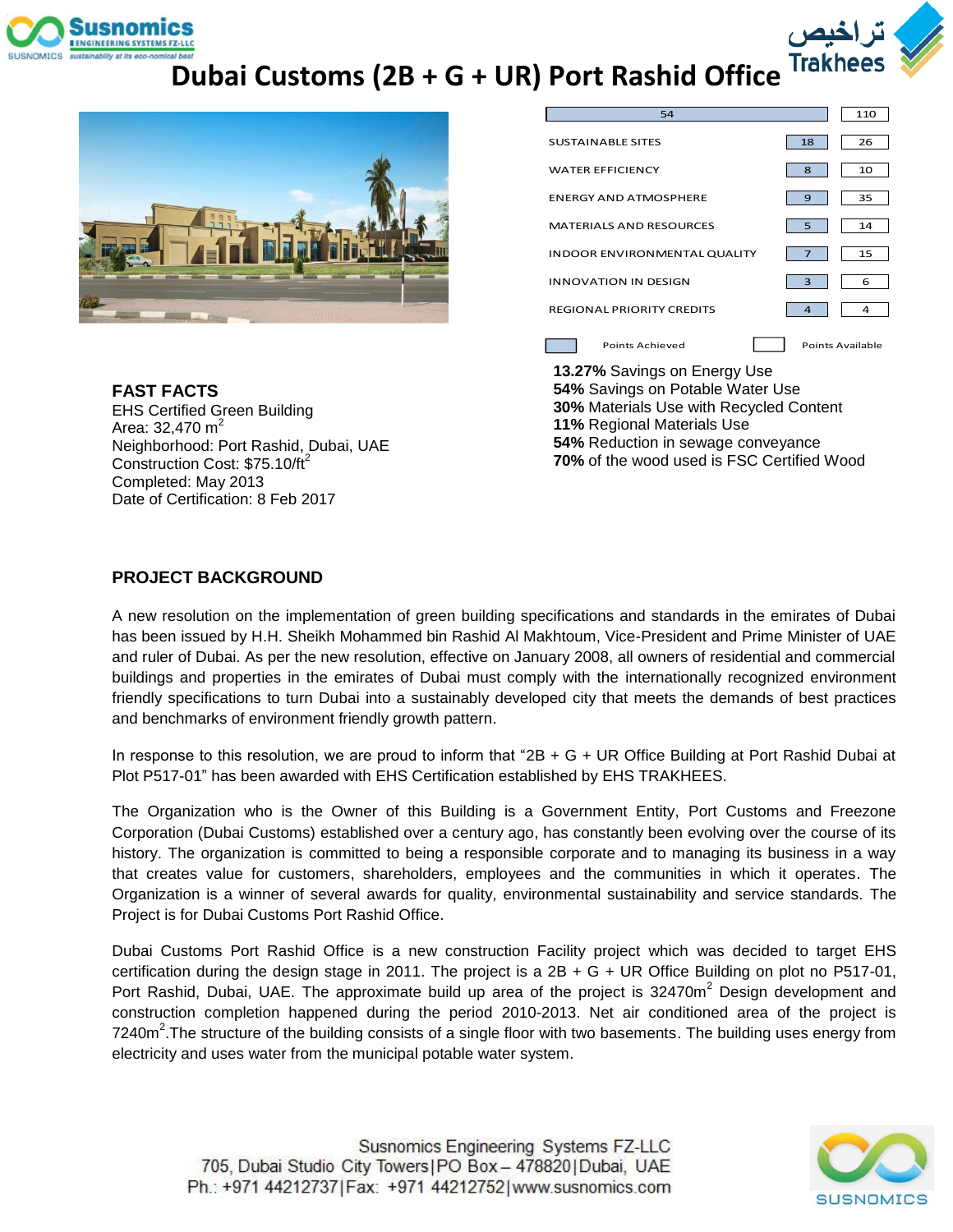



# لي تراخيص<br>Dubai Customs (2B + G + UR) Port Rashid Office <sup>Trakhees</sup><br>ECT PROF!! F

### **PROJECT PROFILE**

#### **SUSTAINABLE SITES AND TRANSPORTATION**

- ❖ Provides access to public transportation
- Provides preferred parking and low-emitting and fuel-efficient vehicles on-site
- Provides car/van pool parking
- Roofing materials meet the SRI requirement avoiding heat island effect

#### **ENERGY, WATER AND MATERIAL RECOURSE CONSERVATION**

Susnomics Engineering Systems FZ-LLC as a Sustainability Consultant for Dubai Customs Port Rashid Office, has created an energy model to evaluate the effectiveness of the building's energy conservation measures, in compliance with ASHRAE Std. 90.1-2007 Appendix G methodology.

The following are the Energy Efficiency Measures incorporated in the project:

- Giving the right orientation for the building reducing the solar heat gain
- Highly insulated building envelope elements
- Optimized glazing and incorporation of skylights
- Efficient lighting design and controls with optimal power density
- Efficient HVAC systems
- Conducted enhanced commissioning to ensure results of holistic building energy system design

The following are the water and resource conservation measures incorporated in the project:

- Uses low flow fixtures in faucets, sinks and showers and dual flush water closets
- $\div$  Incorporated recycled content in the building materials
- Boosting the local market and reducing the foot miles by purchasing more regional materials

#### **INDOOR ENVIRONMENTAL QUALITY**

- The IAQ performance complies with the minimum requirements of ASHRAE Std 62.1-2007
- Developed and implemented a Construction Indoor Air Quality (IAQ) Management Plan in reference to SMACNA guidelines
- Use of building finishes materials with low emission of volatile organic compounds (VOC) for adhesives, sealants, paints and coatings and had installed carpet which is CRI certified

#### **THE TEAM**

| Owner                            | Port Customs and Freezone Corporation              |
|----------------------------------|----------------------------------------------------|
| <b>Architectural Consultant</b>  | Bel-yoahah Architectural & Engineering Consultants |
| <b>MEP Consultant</b>            | S.Mehboob & Company Consulting Engineers           |
| Contractor                       | Al Habbai Contracting L.L.C                        |
| <b>Green Building Consultant</b> | Susnomics Engineering Systems FZ-LLC Dubai, UAE    |
| LEED AP                          | S. Nagarajan, Shyam Chandra V                      |
| <b>Commissioning Authority</b>   | Susnomics Engineering Systems FZ-LLC Dubai, UAE    |